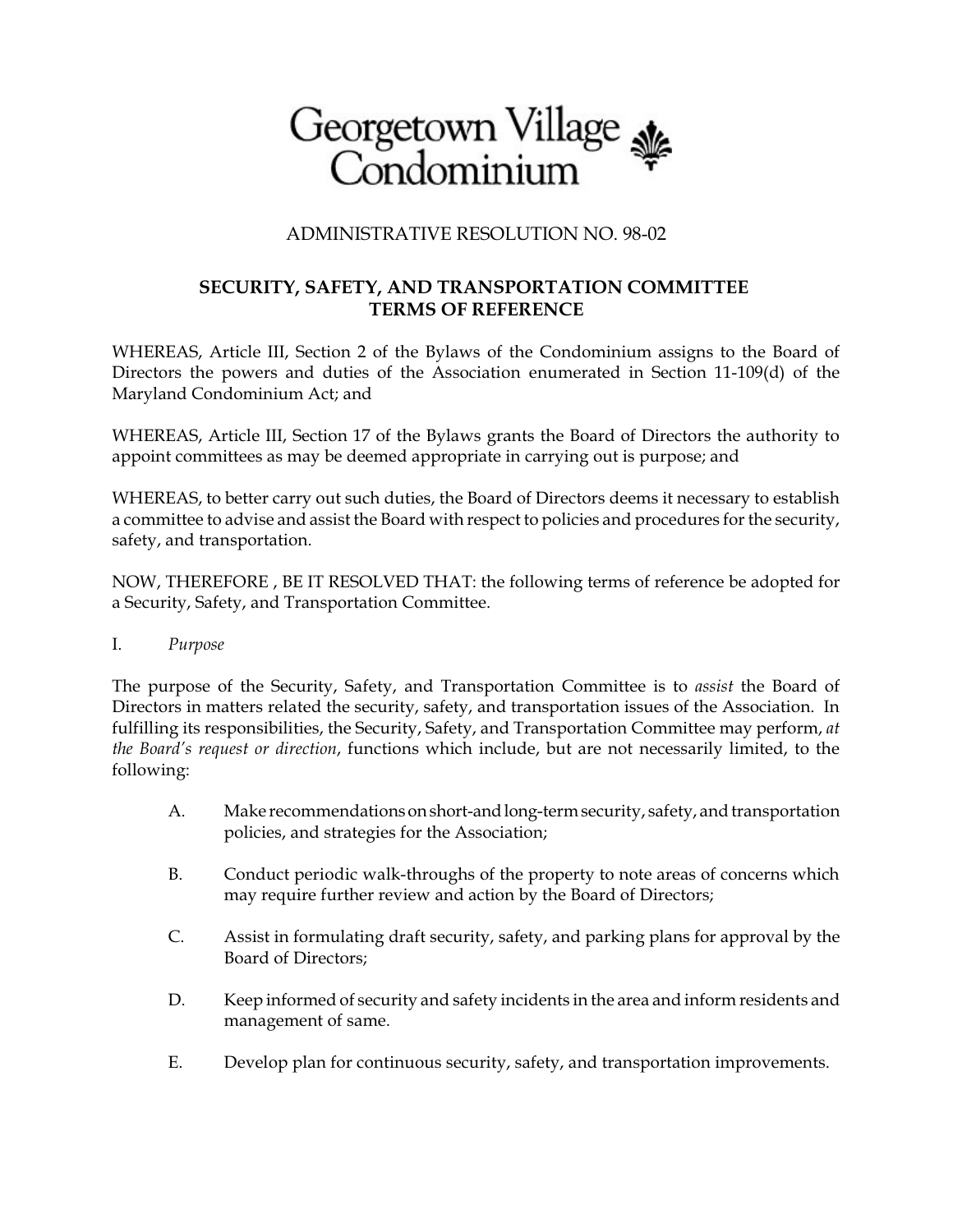- F. Perform other functions *as directed or approved by the Board*.
- G. Develop programs to promote the safety and security of the community.

## II. *Operation and Responsibilities*

- A. Membership: Members of the committee may be unit owners or residents, appointed by the Board. Prospective voting members shall attend at least two consecutive meetings. Voting membership is lost after three consecutive, unexcused absences from regular meetings. Total membership shall not exceed ten (10) without approval of the Board.
- B. Chair: The Chair must be a unit owner, and shall be appointed by the President, subject to approval by the entire Board of Directors, to serve a two-year term, and shall:
	- 1. coordinate and supervise the committee activities and meetings to assure that committee responsibilities are met;
	- 2. encourage and support participation by all committee members, and ensure that such persons are kept advised of committee activities;
	- 3. prepare written committee reports for submission to the community association manager, on behalf of the Board, no later than ten (10 days prior to each Board meeting;
	- 4. familiarize the committee with its terms of reference; and
	- 5. attend Board meetings *in an advisory capacity* concerning committeeproposed motions.
	- 6. Unless, and to the extent that developments warrant, oral committee reports at monthly Board meetings are to be discouraged, in favor of submitting a monthly written report.
	- 7. Written committee reports shall identify all members attending the monthly meeting; the date, time, and place of the monthly meeting; a summary of the committee's discussion; and any recommendation(s) for specific Board action.
- C. Vacancies: The Chair serves at the discretion of the President. A committee may vote to recommend to the President the removal of the Chair with or without cause. Vacancies created by removal, death, or by resignation of the Chair, shall be filled by an acting Chair selected by the committee membership until an appointment is made by the Association President.